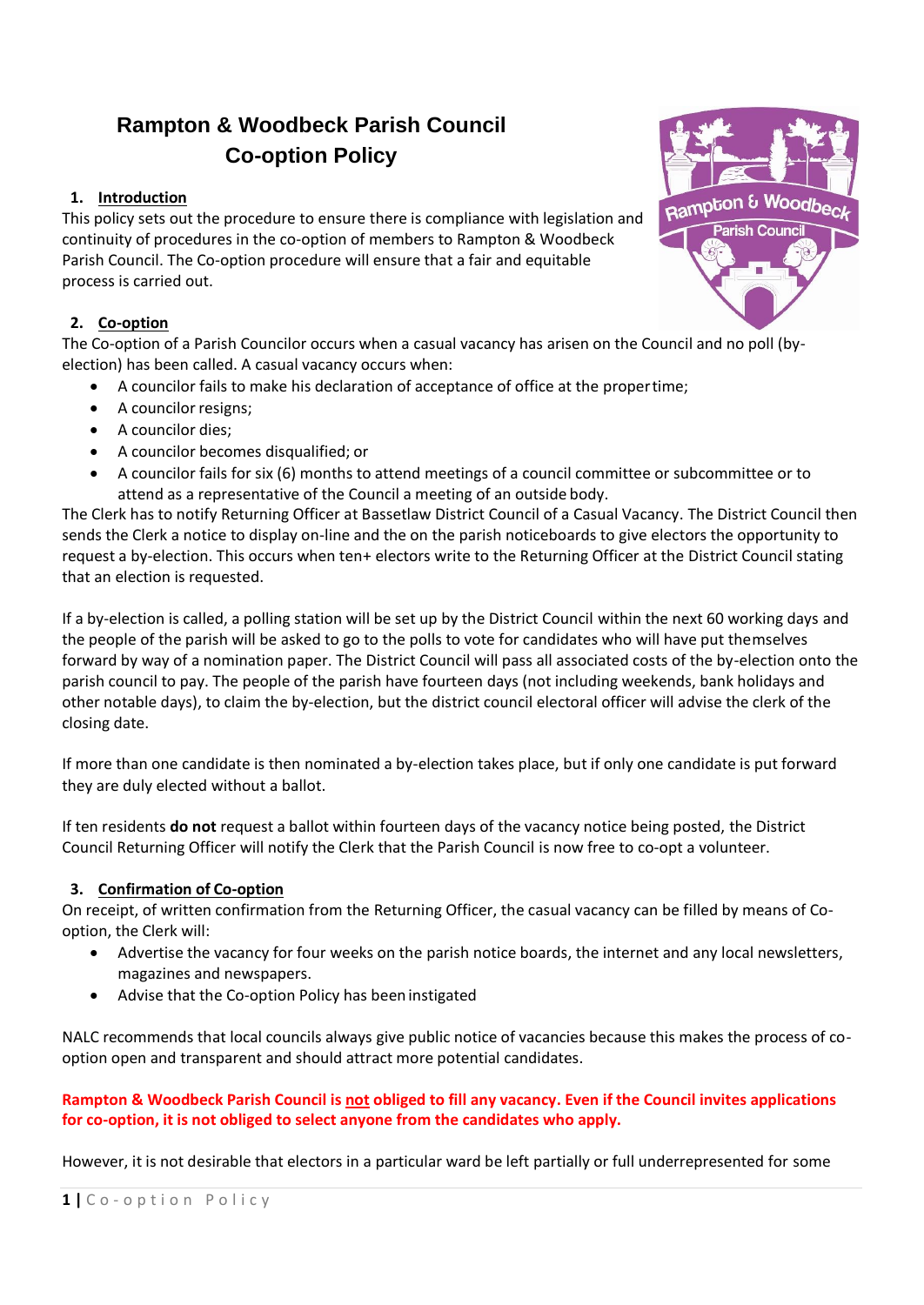significant lengths of time. Neither does it contribute to effective and efficient working of the Council if there are insufficient councillors to share the workload; equitably; to provide a broad cross-section of skills and interests; or the achieve meeting quorums without difficulty.

Councillors elected by co-option are full members of Rampton & Woodbeck Parish Council.

# **4. Eligibility of Candidates**

Once is satisfied that a candidate is eligible to be co-opted onto a council, NALC recommends that a local council should employ a fair and transparent process to assess the suitability of a proposed candidate who wishes to be co–opted. A local council should assess if a proposed candidate has the skills expected and or has any additional expertise or areas of interest which will assist the council exercise their various functions.

The Parish Council is able to consider any person to fill a vacancy provided that:

- You are a British, EU or Commonwealth Citizen
- You are at least 18 years old
- You are currently a registered elector for the parish of Rampton & Woodbeck; or
- You have resided in the parish for the past twelve months or currently rent/tenant land or other premises in the parish; or
- Your principal place of work is within in the parish; or
- You live within three miles (direct) of the parish.

There are certain disqualifications for election, of which the main are (see 5. 80 of the Local Government Act 1972):

- You are employed by the parish council; or employed by an entity under the control of the parish council such as one of its contractors
- You have been declared bankrupt
- You are subject to a debt relief order
- You have been sentenced to a term of imprisonment (whether suspended or not) of three+ months, without the option of a fine during the five years preceding the election; or
- You are disqualified under any enactment relating to corrupt or illegal practices, under the Representation of the People Act 1983 including offences relating to donations.

Candidates found to be offering inducements of any kind will be disqualified. **Prior to Co-option, the Clerk will check on-line Govt bankruptcy registers and following co-option, the Council will undertake a Basic DBS check, you will be required to provide the required forms of ID. Should any prison terms of 3+ months within the past 5 years be revealed by the DBS check, or your name on the bankruptcy register, you will be disqualified automatically.**

# **5. Applications**

Members may point out the vacancies and the process to any qualifying candidate(s).

Although there is no Statutory Requirement to do so, candidates will be requested to:

- Submit information about themselves, by way of completing a short application form (Appendix A)
- Confirm their eligibility for the position of Councillor within the statutory rules (Appendix B).

The application shall be posted or emailed to the Clerk. Following receipt of applications, the Clerk shall arrange at the next suitable council meeting for an agenda item *'To receive written applications for the office of Parish councillor and to Co-opt a candidate to fill the existing vacancy'*.

Copies of the candidate's applications will be circulated to **all** Councillors by the Clerk at least 3 clear days prior to the meeting of the full Council, when the Co-option will be considered. All such documents will be treated by the Clerk and **all** Councillors as 'Strictly Private and Confidential'.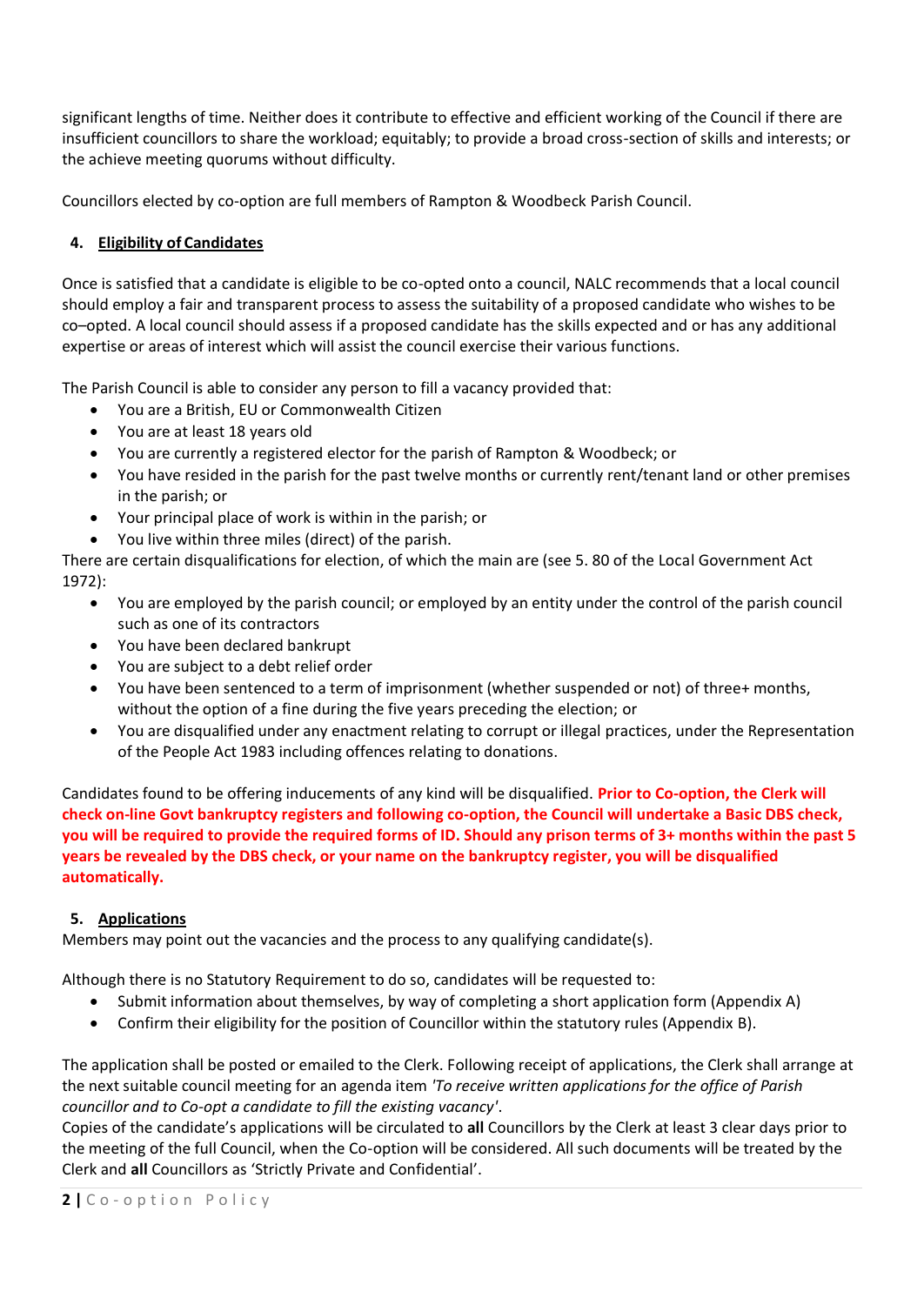All applicants will be sent copy of the following documents:

- A full agenda of the meeting at which they are to be considered for appointment.
- A copy of the Code of Conduct,
- A Copy of NALC's Good Councillor's Guide
- A Copy of the Parish Council's Standing Orders and Financial Regulations.

Candidates will also be informed that they will be invited to speak about their application at the meeting.

## **6. At the Co-option Meeting**

At the Council meeting considering the co-option, the chairman will adjourn the meeting to allow each candidate to speak. Applicants will be given five minutes' (each) maximum to introduce themselves to the Members, give information on their background/experience and explain why they wish to become a Member the Parish Council.

Once each candidate has spoken, the chairman shall reconvene the meeting and **ask the candidates and resolve to exclude the members of the public and press to leave the room so that the Council can discuss the merits of each applicant and their personal attributes.** The Clerk shall remain to take minutes and advise on any legal matters.

The council will then proceed to a vote on the acceptability of each candidate utilising the 'person specification' criteria set out in Appendix C as a guide, any personal statements provided by candidates. This will be done by each candidate being proposed and seconded by the Councillors in attendance and a vote by a show of hands. The vote will be recorded so as to show whether each Councillor present and voting gave his/her vote for or against that candidate being co-opted.

In order for a candidate to be co-opted to Rampton & Woodbeck Parish Council, it will be necessary for them to obtain an absolute majority of votes cast  $(50% + 1)$  of the votes available at the meeting).

If there are more than two candidates and there is no candidate with an overall majority in the first round of voting the candidate with the least number of votes will drop out of the process.

Further rounds of voting will then take place with the process repeated until a candidate has an absolute majority. In the case of an equality of votes, the Chairman of the meeting has a second casting vote.

However, if the Council has declared that none of the applicants are suitable, the Council does not have to appoint them and will re-advertise the vacancy for fresh candidates repeating the procedure.

**After the votes has been concluded the decision made. The Chairman will allow each candidate to re-enter the room in turn, but the members of the press and public are still excluded.** This is to allow the Council to either decline the applicant or offer to co-opt the candidate to the Council. Once each candidate has been seen. **The Chairman will re-admit the members of the press and public.** The chairman will declare the successful candidate(s) duly elected and after the clerk has arranged for the successful candidate (s) to sign their declaration of acceptance of office, may take their seat immediately.

The Clerk will notify Returning Office at the District Council of the new Councillor appointment. The successful candidate(s) must complete the 'registration of interests' within 28 days of being elected. The clerk will pass this to the new member(s) to complete. The form must then be handed to the Clerk for forwarding to the Monitoring Officer at the District Council.

If insufficient candidates came forward for co-option, or the Council deemed candidates were not suitable, the process should continue, whereby the vacancies are again advertised.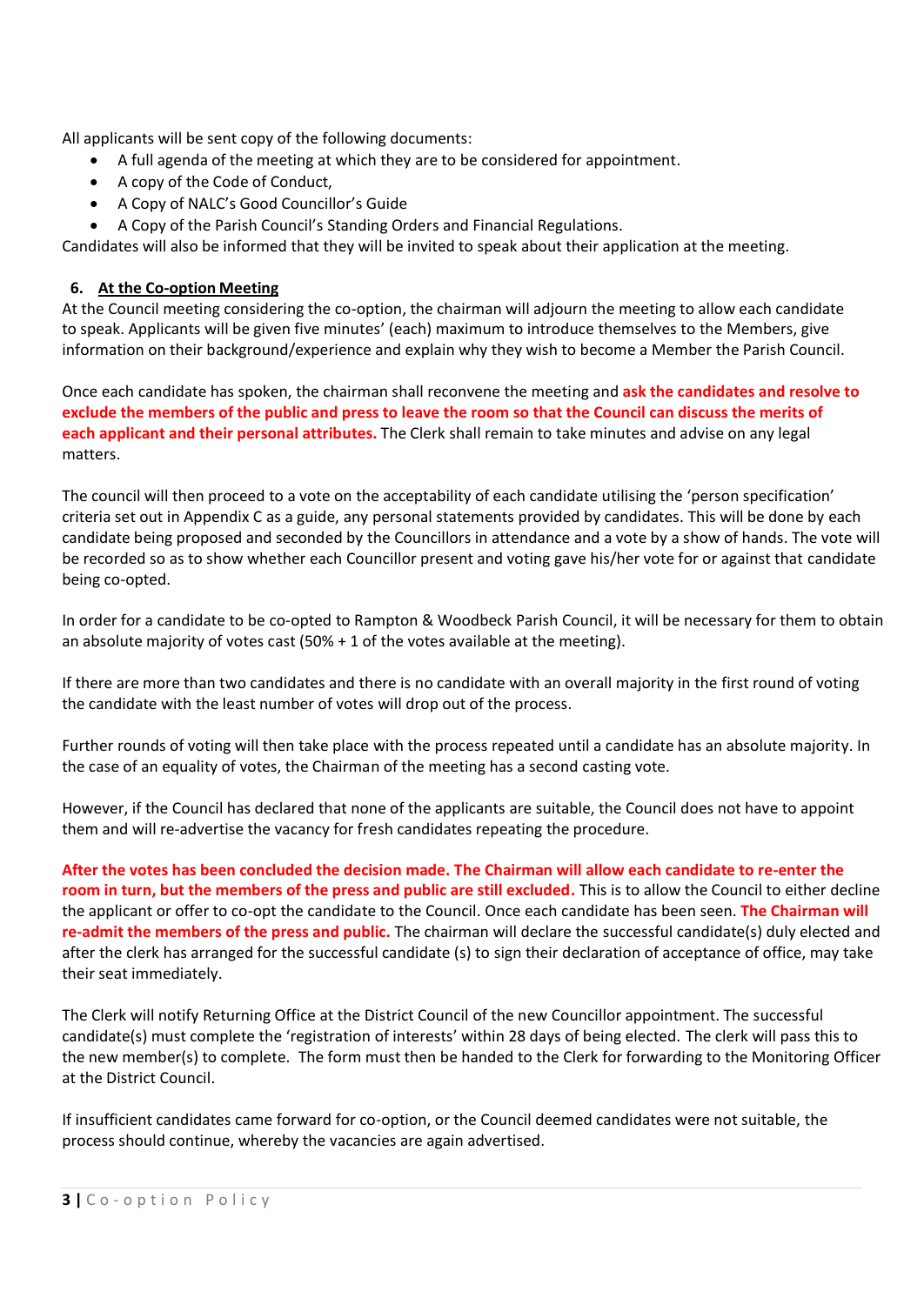#### **APPENDIX A**

#### **Application for Co-option**

Thank you for your interest in becoming a Parish Councillor. Please provide the below information to assist the council in making their decision.



| <b>Full Name &amp; Title</b> |  |
|------------------------------|--|
| <b>Home Address</b>          |  |
|                              |  |
|                              |  |
| <b>Home Telephone</b>        |  |
| <b>Mobile Telephone</b>      |  |
| <b>Email Address</b>         |  |

# **About You**

Please provide the council with some background information about yourself.

# **Reasons for applying**

Please provide the council with your reasons for wanting to become a Parish Councilor.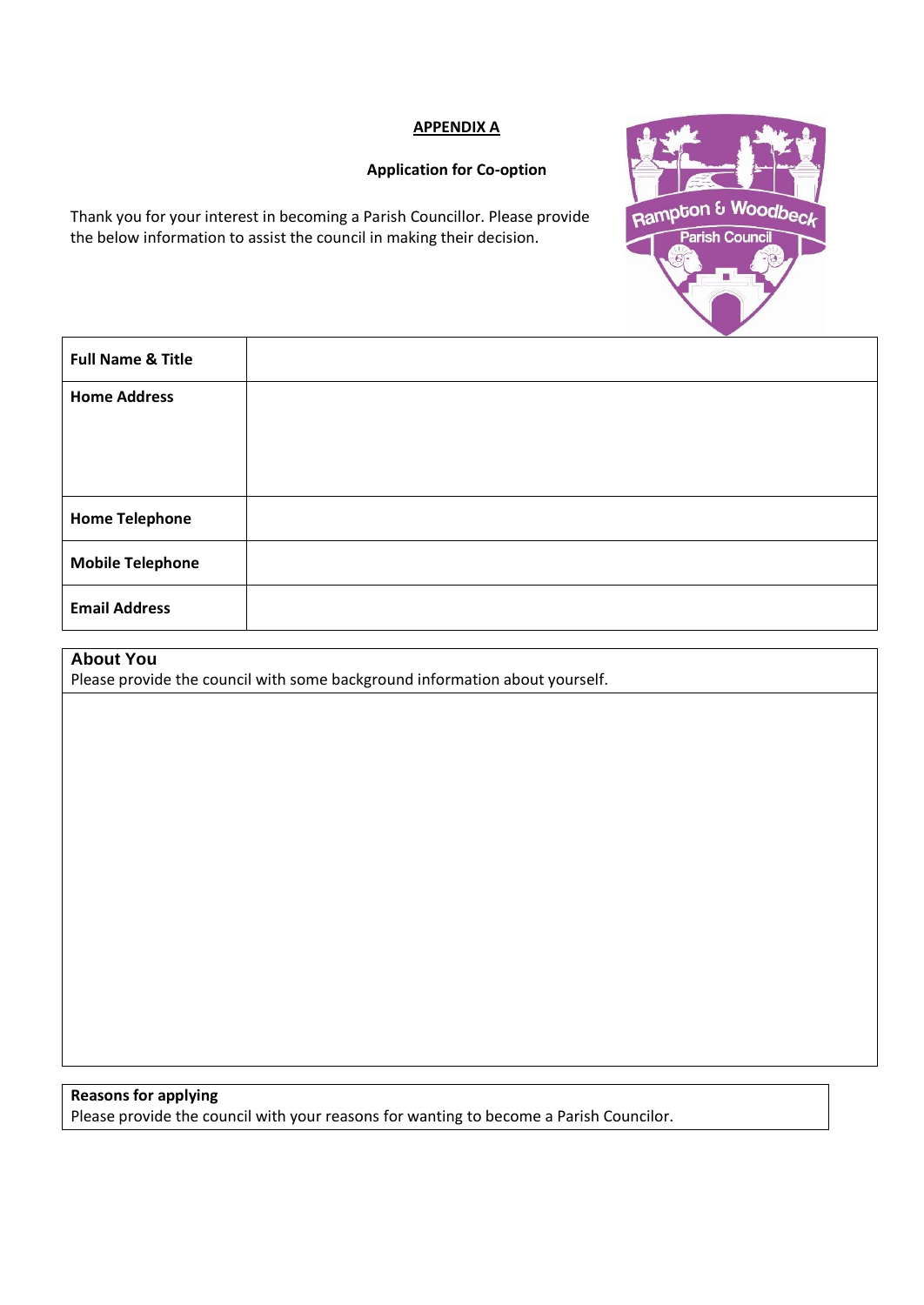Your application also requires signatures of 2 registered electors, who are **not** related to you, (known as a proposer and seconder) from within the Rampton & Woodbeck Parish area:

|                       | Proposer | Seconder |
|-----------------------|----------|----------|
| <b>Name</b>           |          |          |
| <b>Address</b>        |          |          |
| <b>Electoral Roll</b> |          |          |
| Signature             |          |          |

Please return your completed application to the Clerk to the council. Your application will be considered at the next available Parish Council meeting, where a vote will be held to decide whether the council agrees to co-opt you in to Rampton & Woodbeck Parish Council.

Data Protection Act: The information provided on this application will remain private and Confidential.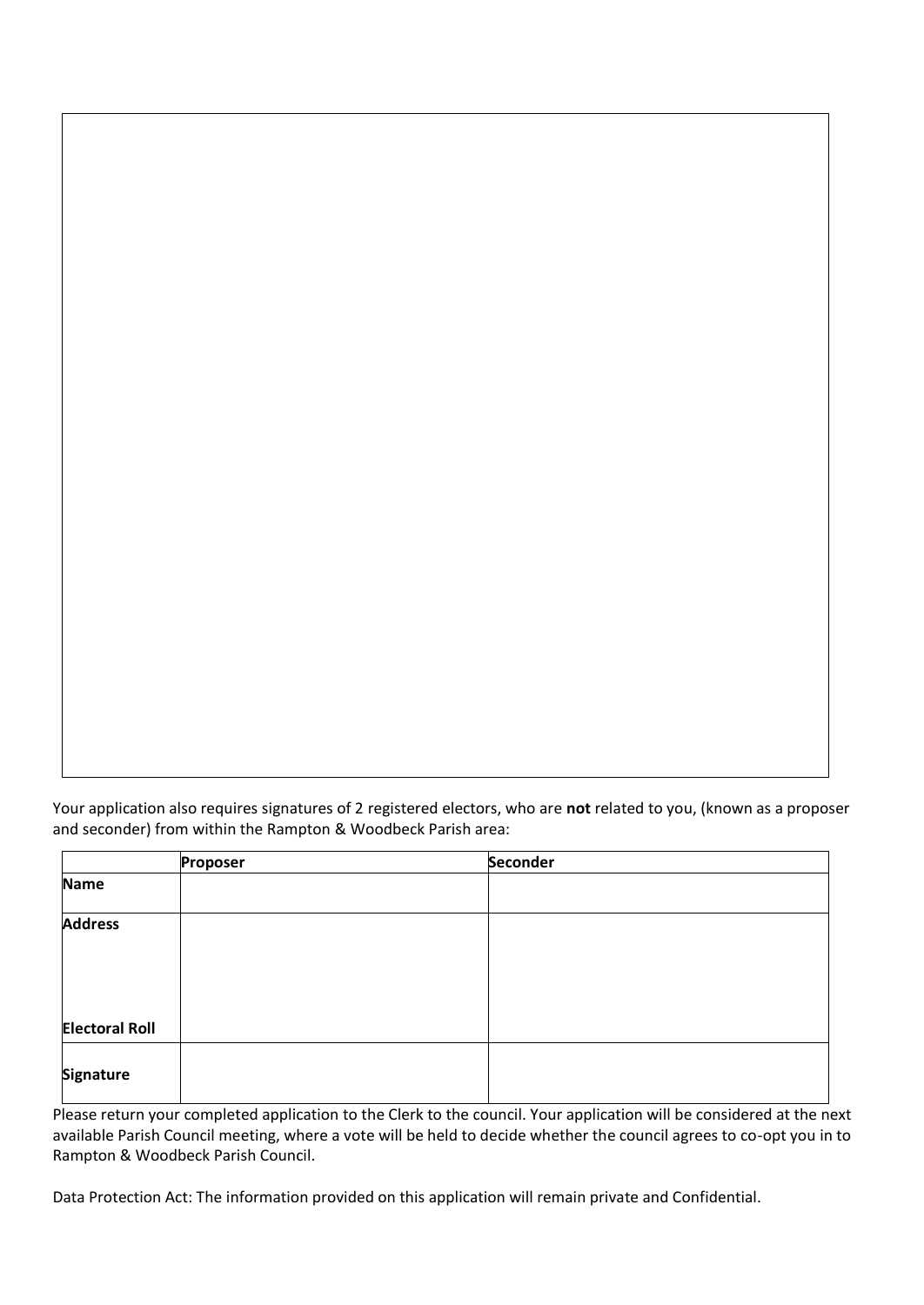#### **APPENDIX B**

## **Co-option Eligibility Form**

| 1. In order to be eligible for co-option as a Rampton & Woodbeck Parish Councillor you must be a British<br>subject, or a citizen of the Commonwealth or the European Union; and on the 'relevant date' (i.e. the |                                                                                                                                                                                                               |                                                                                                                                                                                                                                                                                        |  |  |  |
|-------------------------------------------------------------------------------------------------------------------------------------------------------------------------------------------------------------------|---------------------------------------------------------------------------------------------------------------------------------------------------------------------------------------------------------------|----------------------------------------------------------------------------------------------------------------------------------------------------------------------------------------------------------------------------------------------------------------------------------------|--|--|--|
|                                                                                                                                                                                                                   | day on which you are nominated or if there is a poll the day of the election) 18 years of age or over;<br>and additionally, able to meet one of the following qualifications set out below. Please tick which |                                                                                                                                                                                                                                                                                        |  |  |  |
|                                                                                                                                                                                                                   |                                                                                                                                                                                                               | applies to you:                                                                                                                                                                                                                                                                        |  |  |  |
|                                                                                                                                                                                                                   | a)                                                                                                                                                                                                            | I am registered as a local government elector for the parish; or                                                                                                                                                                                                                       |  |  |  |
|                                                                                                                                                                                                                   | b)                                                                                                                                                                                                            | I have, during the whole of the twelve months preceding the date of my co-option,<br>occupied as owner or tenant, land or other premises in the parish; or                                                                                                                             |  |  |  |
|                                                                                                                                                                                                                   | c)                                                                                                                                                                                                            | My principal or only place of work during those twelve months has been in the<br>parish; or                                                                                                                                                                                            |  |  |  |
|                                                                                                                                                                                                                   | d)                                                                                                                                                                                                            | I have during the whole of twelve months resided in the parish or within 3 miles of it                                                                                                                                                                                                 |  |  |  |
| 2. Please note that under Section 80 of the Local Government Act 1972 a person is disqualified from being<br>elected as a Local Councillor or being a member of a Local Council if he/she:                        |                                                                                                                                                                                                               |                                                                                                                                                                                                                                                                                        |  |  |  |
|                                                                                                                                                                                                                   | a)                                                                                                                                                                                                            | Holds any paid office or employment of the local council (other than the office of Chairman) or<br>of a joint committee on which the Council is represented; or                                                                                                                        |  |  |  |
|                                                                                                                                                                                                                   | b)                                                                                                                                                                                                            | Is a person who has been adjudged bankrupt or has made a composition or arrangement with<br>their creditors (but see below); or                                                                                                                                                        |  |  |  |
|                                                                                                                                                                                                                   | $\mathsf{c}$                                                                                                                                                                                                  | Has within five years before the day of election, or since t election, been convicted in the UK,<br>Channel Islands or Isle of Man of any offence and has been sentenced to imprisonment<br>(whether suspended or not) for not less than three months without the option of a fine; or |  |  |  |
|                                                                                                                                                                                                                   | d)                                                                                                                                                                                                            | Is otherwise disqualified under Part III of the representation of the People Act 1983 for corrupt or<br>illegal practices.                                                                                                                                                             |  |  |  |
|                                                                                                                                                                                                                   |                                                                                                                                                                                                               | This disqualification for bankruptcy ceases in the following circumstances:                                                                                                                                                                                                            |  |  |  |
| i.                                                                                                                                                                                                                | If the bankruptcy is annulled on the grounds that either the person ought not to have been adjudged<br>bankrupt or that his/her debts have been fully discharged;                                             |                                                                                                                                                                                                                                                                                        |  |  |  |
| ii.                                                                                                                                                                                                               | If the person is discharged with a certificate that the bankruptcy was caused by misfortune without<br>misconduct on his/her part;                                                                            |                                                                                                                                                                                                                                                                                        |  |  |  |
| iii.                                                                                                                                                                                                              |                                                                                                                                                                                                               | If the person is discharged without such a certificate.                                                                                                                                                                                                                                |  |  |  |
| In I and ii above, the disqualification ceases on the date of the annulment and discharge respectively.<br>In iii, it ceases on the expiry of five years from the date of discharge.                              |                                                                                                                                                                                                               |                                                                                                                                                                                                                                                                                        |  |  |  |
| I agree to comply with the Basic DBS check request and provide the Clerk with the required forms<br>of ID requested.                                                                                              |                                                                                                                                                                                                               |                                                                                                                                                                                                                                                                                        |  |  |  |
| <b>DECLARATION</b>                                                                                                                                                                                                |                                                                                                                                                                                                               |                                                                                                                                                                                                                                                                                        |  |  |  |
| vacancy of Rampton & Woodbeck Parish Councillor, and the information given on this form is true<br>and accurate record.                                                                                           |                                                                                                                                                                                                               |                                                                                                                                                                                                                                                                                        |  |  |  |
|                                                                                                                                                                                                                   |                                                                                                                                                                                                               |                                                                                                                                                                                                                                                                                        |  |  |  |
|                                                                                                                                                                                                                   |                                                                                                                                                                                                               |                                                                                                                                                                                                                                                                                        |  |  |  |

**Rampton & Wodbeck Parish Council is duty bound to treat this information as strictly confidential**